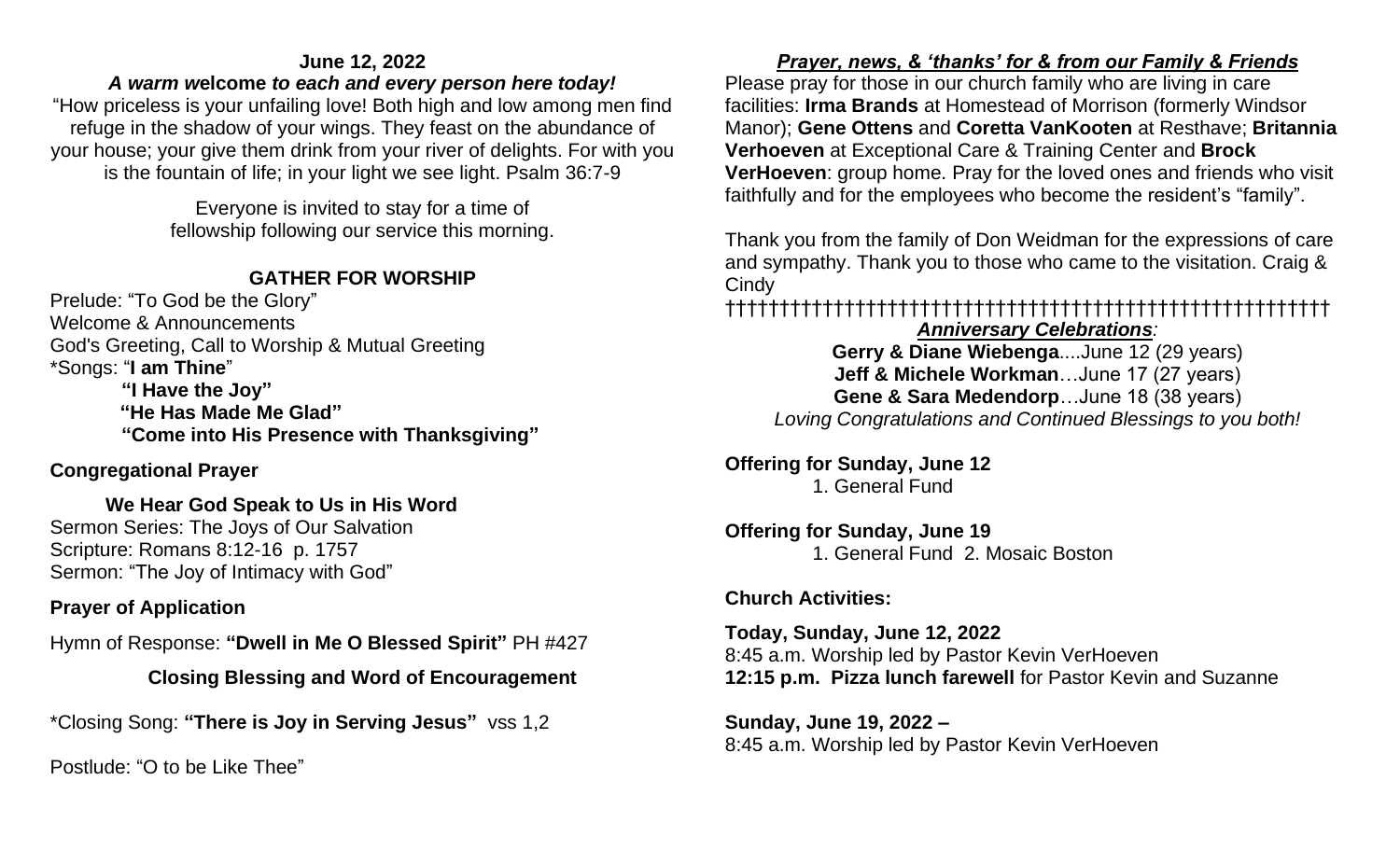#### **ANNOUNCEMENTS**

**Offerings** for June: June 5: Resthave; June 19: Mosaic Boston; June 26: Benevolence

On June 25th Micah Schuurman will be celebrating his birthday. He doesn't have a mailing address in Costa Rica yet. Please use his parents' address: 26W375 Jewell Rd., Winfield, IL 60190

REMINDER: There are boxes of cards for sale (\$5) in the Fellowship Hall.

Spring Valley Reformed Church welcomes **Divinity Trio** to our outdoor stage tonight, June 12th @ 6PM. Please join us in the valley for an evening of music and ministry. A free will offering will be taken.

Divinity Trio, though new to the industry, has a rich history in gospel music. Before divinity was formed each member of the group has had the privilege to travel and sing extensively across the US and Canada with various Gospel artists. Now with a common goal and purpose Divinity Trio is out to share the love of Christ in word and song. Their goal is to reach the lost, encourage the believer and honor God in all they do.

Spring Valley Reformed Church welcomes **No Worries** to the outdoor stage on Sunday June 19th at 6:00PM. Please join us in the valley for an evening of praise and worship. A free will offering will be taken.

No Worries is a local bluegrass gospel band that was formed in 2019. They specialize in playing for churches, festivals, local celebrations, parties & nursing homes. A seasoned musician, Stockton resident, Terry O'Malley, comes from a musical family. He plays various instruments, including banjo, guitar, mandolin & bass. His masculine harmonies enhance the female vocals, which makes the band's three-part harmony

solid. The band's lead vocalist, Mary Jean Hammer, accompanies herself on the mandolin or guitar. Her heartfelt passion and sweet voice bring a solid foundation to the group. She resides near Apple River where she & her husband own a family business. Also from Stockton, Mary Berryhill, brings the bass beat and adds some exciting vocal leads as well as some very tight harmonies, which perfectly rounds out the group

Trinity Sunday is the first Sunday after Pentecost to honor the Holy Trinity—the Father, Son and Holy Spirit. Although the word "trinity" does not appear in Scripture, it is taught in [Matthew 28:18-20](https://biblia.com/bible/esv/Matt%2028.18-20) and [2](https://biblia.com/bible/esv/2%20Cor%2013.14)  [Corinthians 13:14](https://biblia.com/bible/esv/2%20Cor%2013.14) (and many other biblical passages). The concept of the trinity can never be completely understood or rationalized, but it is clearly taught in Scripture. Understanding of all scriptural doctrine is by faith which comes through the work of the Holy Spirit; therefore, it is appropriate that this mystery is celebrated the first Sunday after Pentecost, when the outpouring of the Holy Spirit first occurred.

On Trinity Sunday, the Christian Church ponders with joy and thanksgiving what the Father, Son and Holy Spirit have done to accomplish the salvation of sinful humanity. It is brought to remembrance how Christians should respond to the love God has shown us, praising Him and giving Him glory. We remember the Father as our Creator, the Son as our Savior and the Holy Spirit as our Comforter. Scriptural readings for Trinity Sunday may include [Psalm 8,](https://biblia.com/bible/esv/Ps%208) beginning and ending with, "O Lord, our Lord, how majestic is your name in all the earth." [Second Corinthians 13:11-13](https://biblia.com/bible/esv/2%20Cor%2013.11-13) appeals to believers to aim for perfection and live in peace, ending with the prayer that the grace of Christ Jesus, the love of God and the fellowship of the Holy Spirit be with all, including again the commission Jesus left for believers in [Matthew 28:16-20.](https://biblia.com/bible/esv/Matt%2028.16-20)

Today, Trinity Sunday is to explain, to the best of man's ability, the clues